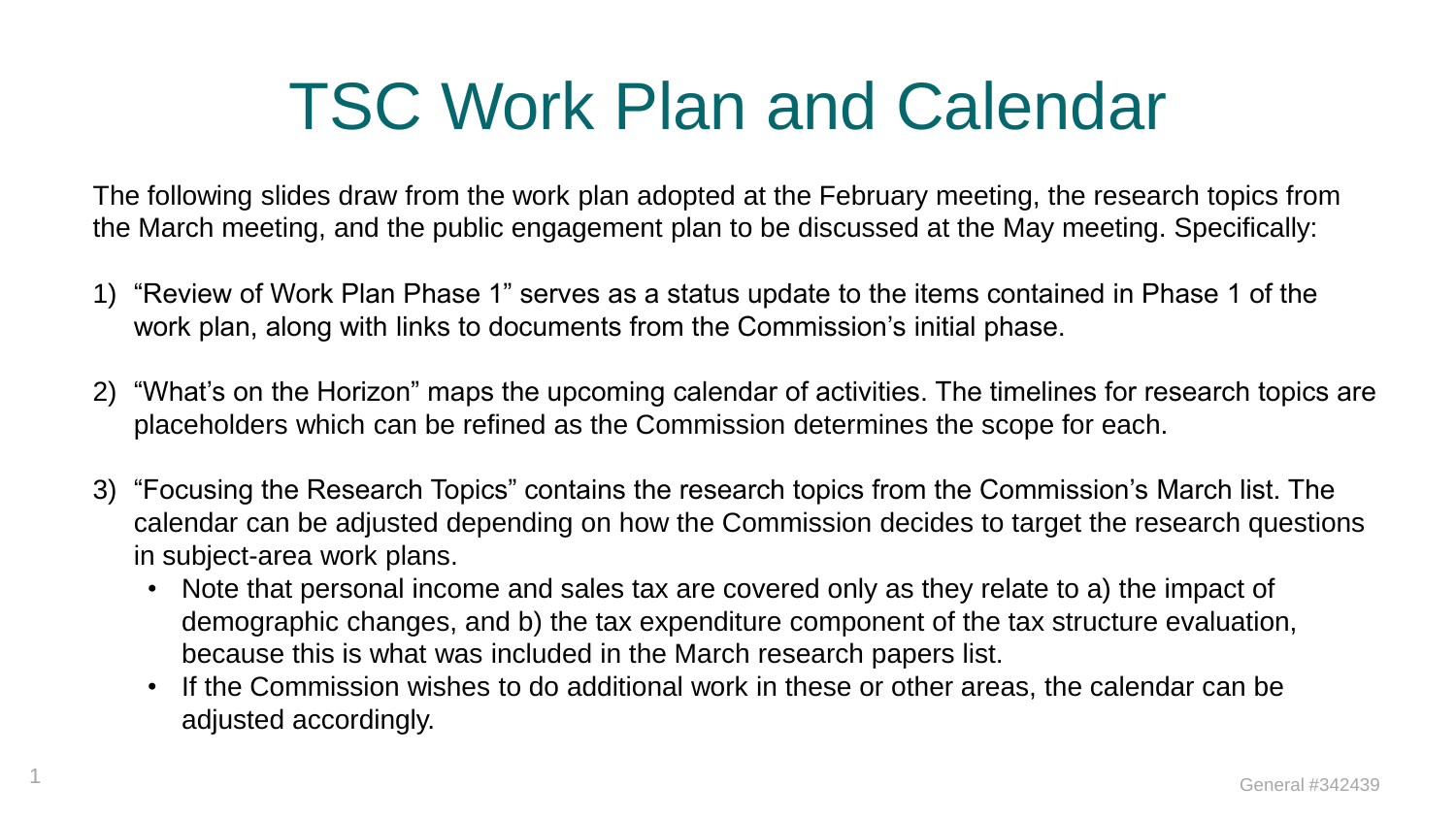### A Review of Work Plan Phase 1 (green text is lifted verbatim from the

Commission's work plan)

### **January through July 2019 (Phase 1)**

- Finalize Work Plan and Budget Jan-Feb 2019
	- o *Done: [Tax Structure Commission Adopted Work Plan](https://ljfo.vermont.gov/assets/Uploads/0a4632f02d/GENERAL-339096-v1-TSC_Adopted_Work_Plan.pdf)*
	- o *Done: [Tax Structure Commission Adopted Budget](https://ljfo.vermont.gov/assets/Uploads/fa40177504/General-336595-v1-tax_structure_commission_budget.pdf)*
- Per authorizing statute, submit Work Plan and Budget to the Joint Fiscal Committee, the Senate Committee on Finance, and the House Committee on Ways and Means – Feb 15, 2019
	- o *Done: Links to relevant documents above*
- Reach agreement on general principles on which to evaluate current tax structure and possible recommendations – Feb-March 2019
	- o *One-pager drafted and revised*
- Solicit engagement from stakeholders continuous
	- o *Ongoing*

2

- Presentations to commissioners on current tax/revenue/fund structure, including education financing and property tax systems – Feb-March 2019
	- o *[Budget Overview](https://ljfo.vermont.gov/assets/Uploads/f11ed02c9c/GENERAL-329145-v1-HAC_Welcome_to_the_Budget_Power_Point.pdf) (presented Feb. 11)*
	- o *[Revenue and Tax Briefing \(](https://ljfo.vermont.gov/assets/Uploads/4e10883063/Revenue-Tax-Presentation-for-TSC-v4.pdf)presented Feb. 11)*
	- o *[Report on Unfunded Budget Pressures](https://ljfo.vermont.gov/assets/Uploads/7dcc27a495/Report-on-Unfunded-Budget-Pressures-Fiscal-Year-2020-Memo-to-Appropriations-Chairs-v2.pdf) (presented Feb. 11)*
- o *[Introduction to Vermont's Education Finance](https://ljfo.vermont.gov/assets/Uploads/954aca7798/Introduction_to_Vermont_s_Education_Finance_System_-_January.pdf)  System (presented Mar. 18)*
	- 2-pager from Dept. of Taxes on the Education *Fund and Education Finance*
	- *1-pager on Other States' Use of Statewide [Taxation of Property to Finance K-12 Education](https://ljfo.vermont.gov/assets/Uploads/cf1cbc0db8/GENERAL-339740-v1-States-with-statewide-education-tax.pdf)*
- Review prior relevant reports and recommendations (e.g., Blue Ribbon Tax Structure Commission final report; 2017 Vermont [10-year] Tax Study; tax expenditures biennial reports; DOT Sales Tax on Services Study and JFO Sales Tax on Selected Services Report) – Feb-April 2019
	- o *[Blue Ribbon Tax Commission Final Report](https://ljfo.vermont.gov/assets/Subjects/Final-Report/f9d97528dc/2011-Blue-Ribbon-Tax-Structure-Commission-FINAL-REPORT.pdf)*
	- o *[Vermont Tax Study](https://ljfo.vermont.gov/assets/docs/reports/6ca6f1666c/2017-10-Year-Tax-Study-Full-Report-Compressed.pdf) and [presentation](https://ljfo.vermont.gov/assets/Uploads/d8088d8783/GENERAL-338380-v1-Overview_of_10-Year_Tax_Study.pdf) (presented Feb 11)*
	- o *[Tax Expenditure Reports](https://ljfo.vermont.gov/subjects/revenue-and-tax/tax-expenditure-reports)*
	- o *[JFO Sales Tax on Selected Services Report](https://ljfo.vermont.gov/assets/docs/reports/55a8c1d8ad/2016-Sales-Tax-on-Services-Kavet.pdf)*
	- o *DOT Sales Tax on Services Study (to upload)*
- Commission identifies issues from prior reports and presentations that warrant further research or updating – Feb-March 2019
	- o *Done: Links to relevant documents incorporated in "prioritize for research" bullet below*
- Commission identifies areas of interest to be explored in initial set of white papers – Feb-April 2019
	- o *Done: Links to relevant documents incorporated in "prioritize for research" bullet below*
- Report status of BRTSC recommendations, including barriers to implementation – March 2019
	- o *BRTSC Recommendations Update (presented Apr. 22)*
- Identify areas of interest that further the goals of the commission and prioritize for research – March-April 2019
	- o *Business Taxes*
		- *Status of Research on Business & Consumption Taxes (presented Apr. 22)*
		- *[Corporate Revenues from Repatriation](https://ljfo.vermont.gov/assets/Uploads/b36ecf3423/Repatriation-Commentary-0718-and-0119.pdf)*
		- *[Backgrounder: Corporate Income Tax—](https://ljfo.vermont.gov/assets/Uploads/6d3c502a40/GENERAL-341673-v1-TSC_Brief_Corp_tax-sales-factor-sourcing-FINAL.pdf) Sourcing of Sales for Services*
	- **Impact of Vermont's Population Trends on Tax** *Structure (presented Apr. 22)* 
		- *2-pager on Northeastern State Tax [Treatment of Social Security and Retirement](https://ljfo.vermont.gov/assets/Uploads/43b6cc5833/Tax-Treatment-of-Social-Security-Benefits.pdf)  Benefits (presented Apr. 22)*
- Develop plan for engaging the public, including lowincome advocates and business groups – March-April 2019
	- o *List of stakeholders (May 29)*
	- o *Engagement plan (May 29)*
- Produce 1-2 initial white papers for review April-July 2019
	- o *Demographics paper in process*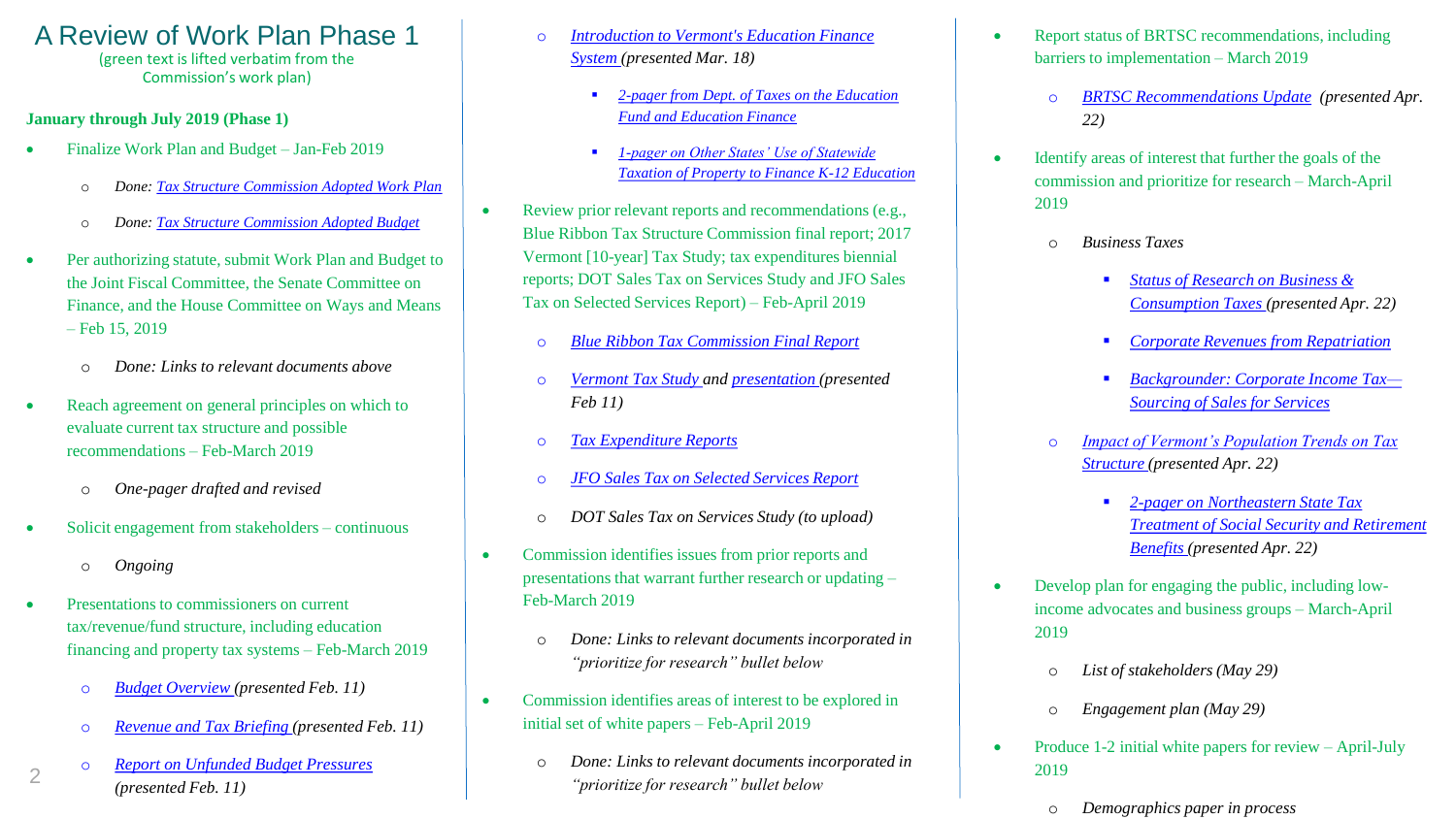## What's on the Horizon - DRAFT Calendar, June 2019-May 2021